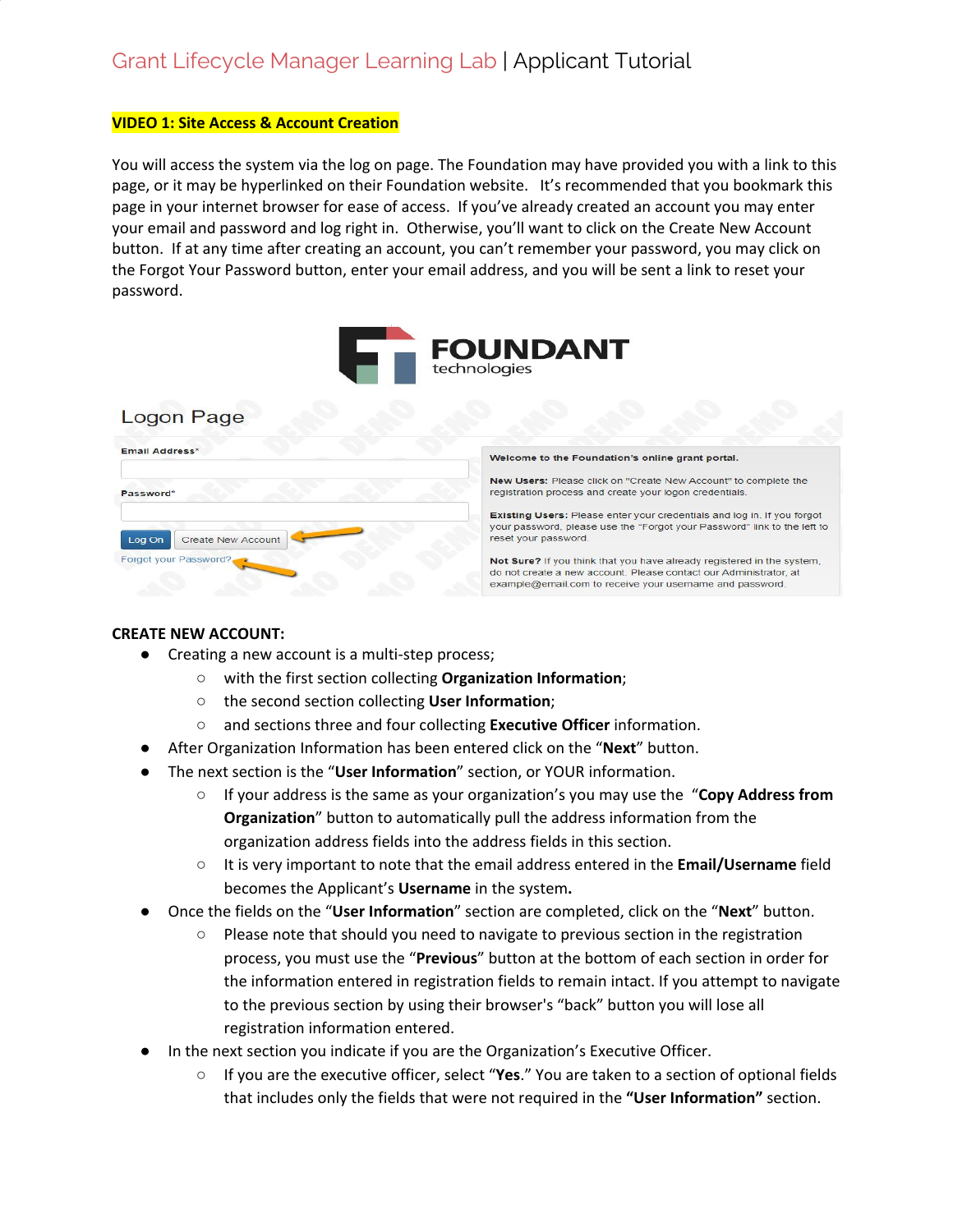## Grant Lifecycle Manager Learning Lab | Applicant Tutorial

- If you are not the executive officer, select "**No**," and complete the required Executive Officer fields.
- Once the executive officer's information is entered, click on the "**Next"** button to create a password.
- Password requirements are listed at the top of the section, so the applicant can create their password accordingly.
- Once the password is created, the applicant clicks the "**Create Account"** button.

| Password          |                                                                                                                                                                 |
|-------------------|-----------------------------------------------------------------------------------------------------------------------------------------------------------------|
|                   | Passwords must be at least six characters long and may contain capital or lowercase letters, numbers, or any of the following special characters: $@$ #\$%&*()_ |
| Password*         | Confirm Password*                                                                                                                                               |
| <b>≮</b> Previous | <b>Create Account</b>                                                                                                                                           |

#### **EMAIL CONFIRMATION:**

Upon clicking Create Account you will be taken to the Email Confirmation page, so you can confirm that you are receiving emails from the system. Follow the onscreen instructions and click the "Continue" button to finish the registration process. Now you have an account in this system, and remember, this is an account that you will use for both present and future applications.

#### **VIDEO 2: Applying for Funding**

Upon completing registration and accessing the system for the first time, you will land on the **Apply Page**. This page will show you any currently open opportunities that you can apply for, as well as any relevant deadlines and other applicable information related to them.

- If you've been provided an access code, you may enter it in the upper right-hand corner to reveal the opportunity you have been invited to apply to.
- You can preview the application without having to save any work by clicking on the "Preview" button.
- To start a request, click on the blue **"Apply"** button under the opportunity you'd like to apply to.
	- Clicking Apply will take you into a form to complete and submit. Depending on the Foundation the form will likely be an LOI or Application. In this example, you are taken directly into the application.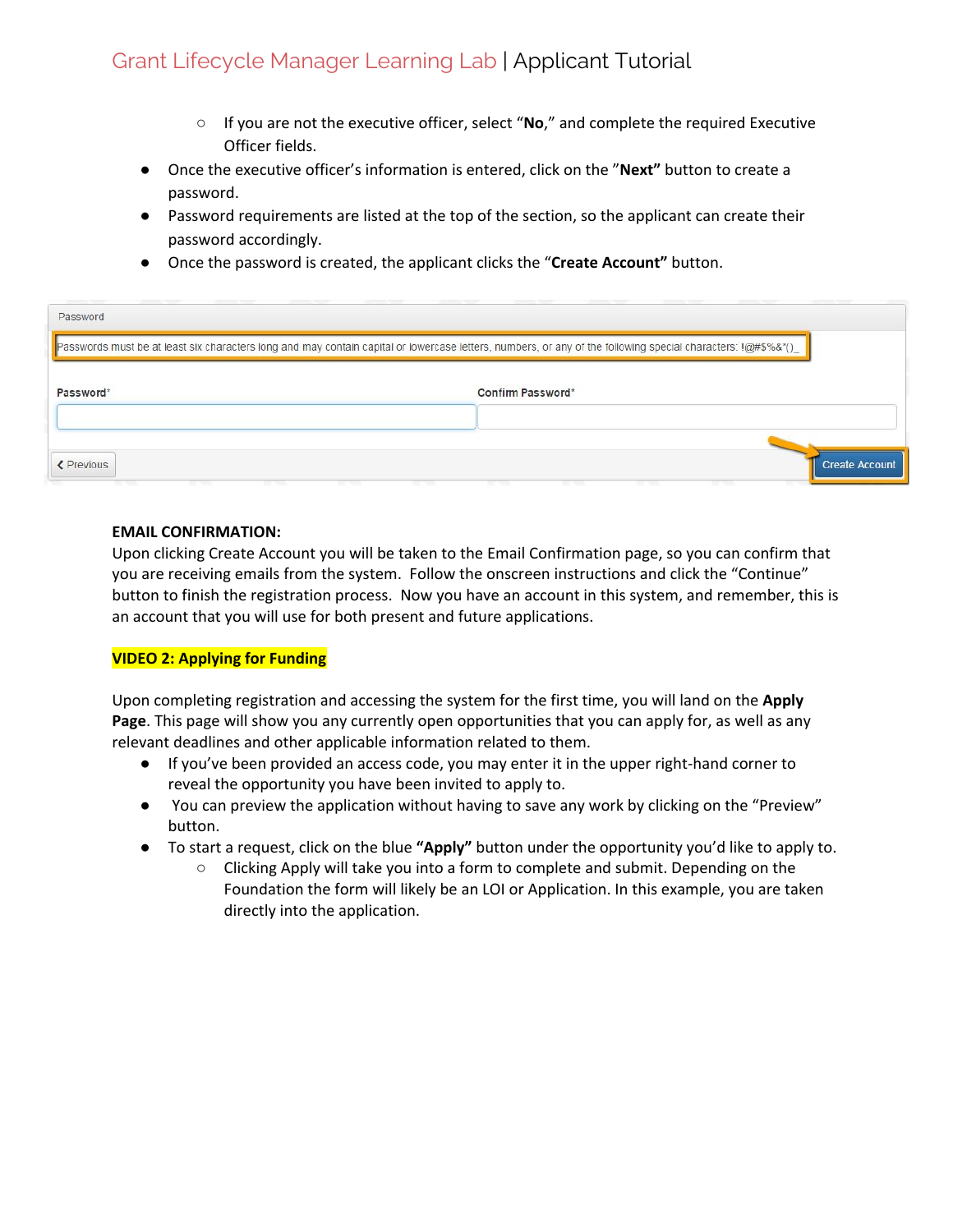Grant Lifecycle Manager Learning Lab | Applicant Tutorial

| $\triangle$ Apply                                                                                      | <b>Enter Access Code</b>                            | Enter Code   |
|--------------------------------------------------------------------------------------------------------|-----------------------------------------------------|--------------|
| (i) If you have been provided with an Access Code, you may enter it in the box at the top of the page. |                                                     |              |
| $\alpha$<br>Quick Search                                                                               |                                                     | $\times$     |
| <b>Base Camp Example Process</b>                                                                       | Accepting Submissions from 01/01/2018 to 12/31/2018 | <b>Apply</b> |
| This is where the process description would appear.                                                    |                                                     |              |
| Send to GrantHub<br>$\odot$<br><b>O</b> Preview                                                        |                                                     |              |

Once in the form, note that your contact and organization information automatically populates at the top of the form.

- You may update your contact information and view your email history.
	- If the Foundation allows applicants to update organization information you will see the edit icon next to the Organization Information.
	- If not, you must contact the Foundation directly to change organization information.
- If you'd like a PDF copy of the application, you can click the Question List button.
- Once you've completed the form, you may click the Application Packet button to download a copy of the questions and your responses.
- **(NEW starting 6/12/18)** Please note that if the form has a specific deadline it will be listed at the top of the form.
	- Depending on the Foundation you may or may not be able to submit after the deadline has passed.
		- If the past due message is reflected in orange, you may still submit the form.
		- If the past due message is reflected in red, you no longer have the option to submit the form.
			- If you are not allowed to submit, you will receive a message should you attempt to submit.

Work your way through the form responding to the fields.

- Note that any fields with an asterisk are required fields and must be completed prior to submitting an application.
- As you complete the form, the system will auto-save every 100 characters typed or every time you click out of a field.
- You may collapse question groups as you go, once you've finished all of the questions in that group, as an indicator to yourself that you've completed that section and reduce scrolling.
- Some fields have character limits.
	- Responses that are longer than the set limit will be saved, *but* an error message will appear informing the applicant the the limit has been exceeded.
		- You will not be allowed to submit the form until the length of the response has been decreased in accordance with the limit.
- File **upload fields** will only accept one file, per field.
	- Upload fields have size limits.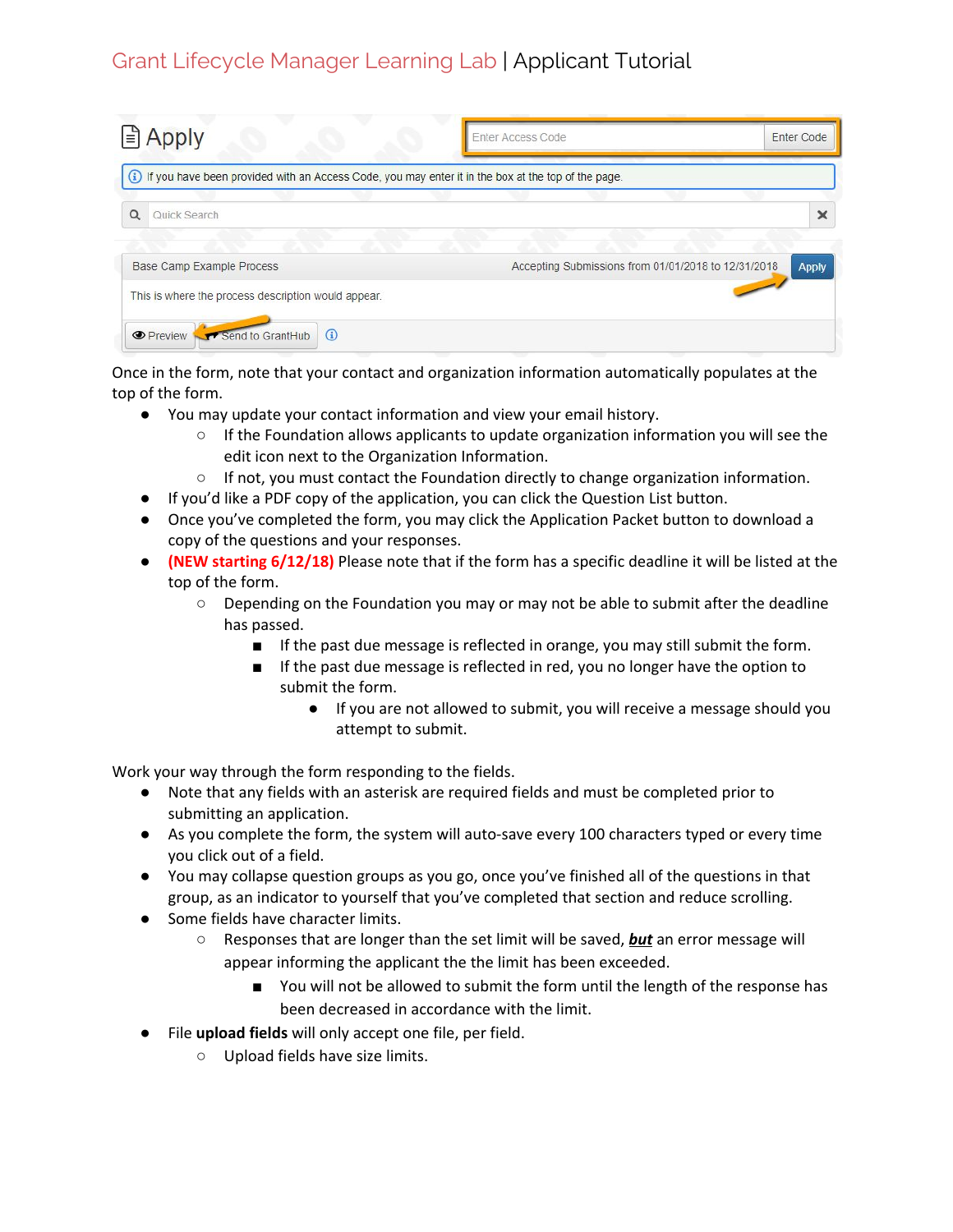# Grant Lifecycle Manager Learning Lab | Applicant Tutorial

- If you attempt to upload a file that is larger than the set MiB limit, you will receive an error message informing the applicant that the file is too large and the file **will not** be saved.
- Upload fields may also have File Type restrictions.
	- If you attempt to upload a file type in an unaccepted file type acceptable file type you will receive a warning that the file type is not acceptable and you will not be able to upload the file.
- Once a file has been uploaded, it may be **deleted** by clicking the **red X** next to the file name and a new file can be uploaded.
- Even though the system is auto-saving there is still a "**Save"** button at the bottom of the form.
	- When you click save you are taken to a confirmation page so you know the save was successful.
		- If you click "**Continue**" you will be taken back into the form so you can continue working.
		- If you save and exit the system, you will access the **draft of the form** from your **Dashboard** the next time you log in.
			- Pick back up where you left off by clicking "**Edit**" link to the right of the request.
- You may abandon the request if it is the first form to be submitted for this request.
	- Once the first form, either an LOI or Application, has been submitted you must contact an administrator to withdraw the request from consideration.
	- After selecting Abandon Requests, you must type in Abandon Request and select OK
	- $\circ$  The request will then be visible in the Historical Requests tab just as it would if an administrator had abandoned the request.

When all of the fields are complete, submit the application.

- If any required fields were not completed, or a response to a text question type is longer than the set limit, the system will not allow the form to be submitted.
	- An error message appears listing the fields that need to be completed or edited.
	- These fields are outlined in red so they are easy to identify as the applicant scrolls through the form.
- When a form is submitted successfully, the applicant will be taken to a confirmation page.
	- When the you click "**Continue"** you are taken to your dashboard where you can VIEW your submitted request.
	- Note, that once an application has been submitted you can no longer edit it.

### **VIDEO 3: Your Applicant Dashboard**

Your dashboard houses current and historical requests.

**(NEW starting 6/12/18)** The active request tab houses all current requests. These are the requests still requiring action, awaiting a decision and/or requests that have not yet been marked closed by the site administrator. Within each request you can see forms, form statuses and submission dates and, if applicable, form deadlines.